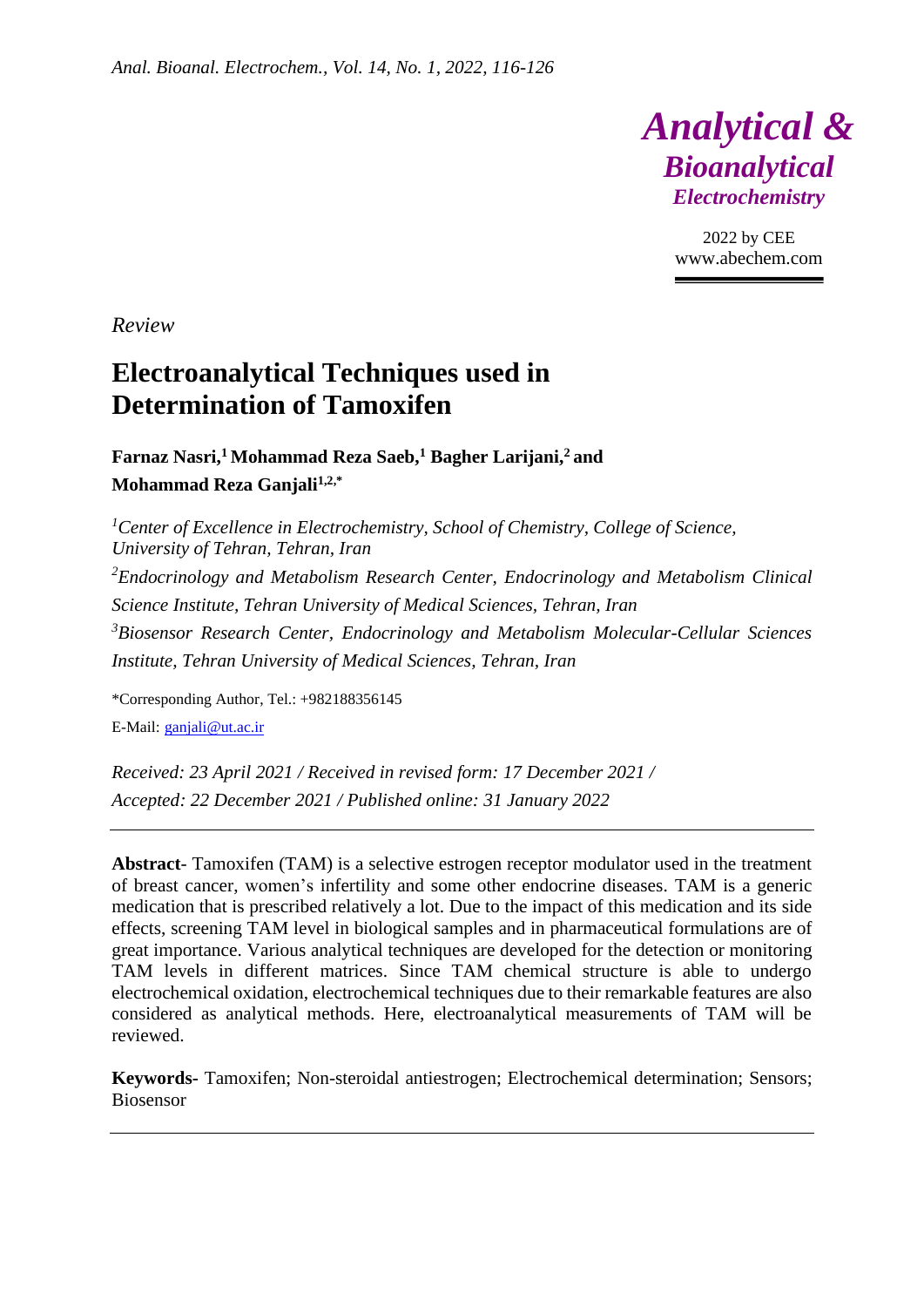### **1. INTRODUCTION TO TAMOXIFEN**

Tamoxifen (TAM) with chemical name, 1-p-beta-Dimethylaminoethoxyphenyl-trans-1,2 diphenylbut-1-ene (Scheme 1) is a selective estrogen receptor modulator used in the treatment of breast cancer, women infertility and some other endocrine diseases. TAM is a non-steroidal antiestrogen which is used in treatment of estrogen receptor positive breast cancers [1]. It is used alone or as an adjuvant in these treatments. Although TAM sometimes is not the preferred treatment for breast cancers due to the side effects, and compliance with other medications such as anastrozole [2], it is the oldest and the high-consumption selective estrogen receptor modulator (SERM).



**Scheme 1.** Chemical structure of TAM

TAM is also recommended for hormone-sensitive breast cancer in both women and men [3]. It bonds to estrogen receptors and suppress the growth of breast tumors. TAM can be hydroxylated to  $\alpha$ -hydroxytamoxifen which is then glucuronidated or undergoes sulfate conjugation by sulfotransferase 2A1 [4-8]. The resulting metabolites, 4-hydroxy TAM (afimoxifene) and N-desmethyl-4-hydroxytamoxifen (endoxifen), have 30 to 100 times more affinity for estrogen receptors than TAM alone [9]. However, TAM and its metabolites block growth factor proteins in breast tissue cells [10]. This complex is able to inhibit the effects of estrogen and suppresses the DNA synthesis in cell proliferation [11-14]. TAM is mainly excreted in the feces and urine.

#### **2. IMPORTANCE OF DETERMINATION OF TAM**

Since TAM's approval in 1998, it has been prescribed to treat millions of women and men diagnosed with hormone-receptor-positive breast cancer. U.S. Food and Drug Administration (FDA) recommends TAM for treatment of women and men early or even advanced stage breast cancer and other metastatic hormone-receptor-positive disease. Furthermore, TAM is used to reduce breast cancer risk in women are at higher-than-average risk. While TAM is not effective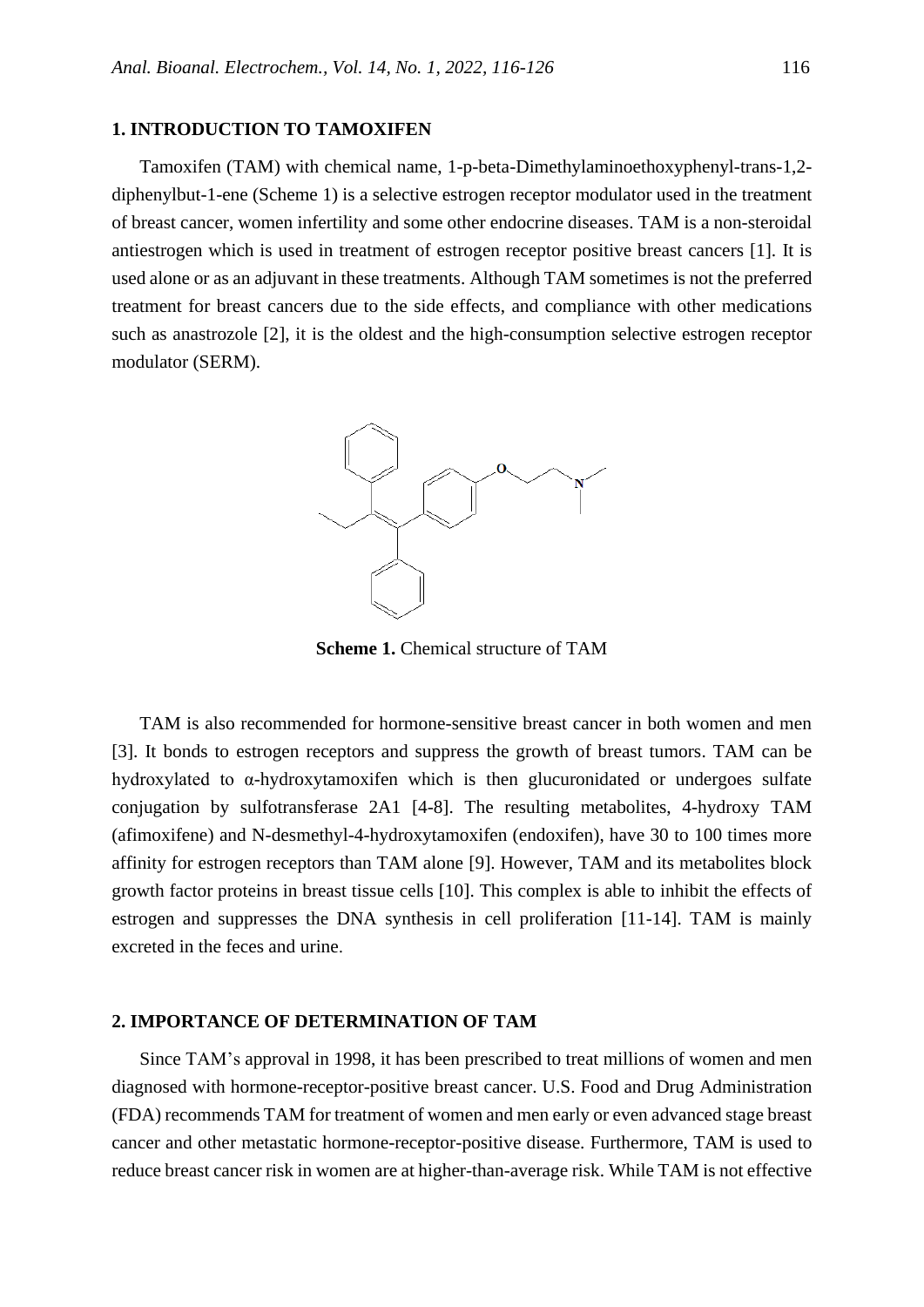on hormone-receptor-negative breast cancer, it is an aromatase inhibitor which is the first hormonal therapy medicine choice for postmenopausal women. TAM reduces the risk of breast cancer coming back up to 50%, and reduces the risk of a new cancer developing in the other hormone-receptor-positive breast cancers [15].

Besides the profits of TAM as medication, it can cause some side effects such as blurred or decreased vision or even blindness, irregular menstrual periods, bladder pain, decrease in the volume of urine, bloody or cloudy urine, chills, confusion, cough, difficult or labored breathing, dizziness, fainting, fast heartbeat, fever, increased clear or white vaginal discharge, lower back or side pain, pale skin, rapid weight gain, stopping of menstrual bleeding, tightness in the chest and tingling of the hands or feet [16]. High doses of TAM in advanced metastatic cancer patients can causes in acute neurotoxicity, hyperreflexia, unsteady gait, and dizziness [17].

TAM has been widely prescribed as an oral nonsteroidal antiestrogen drug [18,19]. It is prepared through several methods for the prevention and treatment of breast cancer.

Tamoxifen citrate is rapidly metabolized through hydroxylation, demethylation and conjugation, giving rise to several metabolites with a similar pharmacological property to TAM. The metabolites are excreted as conjugates in the bile, and little TAM is eliminated as unchanged drug. Excretion is mainly via the faeces.

TAM is not an easy biodegradable compound. In aqueous environment, TAM may be adsorbed to solids or sediments. Tamoxifen citrate is an ionisable compound. The octanolwater distribution coefficients values are less than 4.5 but more than 3. In the normal environmental pH range (pH 5–9) TAM, the risk of bioaccumulation of TAM in aquatic organisms is low [20]. The Predicted Environmental Concentration (PEC) / Predicted No Effect Concentration (PNEC) ratio is 0.47, which means use of TAM is predicted to present a low risk to the environment.

Due to the rather high prescription and use of this drug and its side effects on the human body and the environment and the need to determine the level of this drug in formulations and in biological fluids, there is an urgent need to measure the amount of TAM. In this regards, different analytical methods have been developed to investigate and determine TAM and its metabolites in biological and pharmaceutical formulations.

Analytical techniques, such as spectrophotometry [21-23], high-performance liquid chromatography (HPLC) [24,25], liquid chromatography–mass spectrometry (LC–MS) [26], thin layer chromatography (TLC) [27], gas chromatography (GC) [28], gas chromatography– mass spectrometry (GC–MS) [29,30], ion chromatography [31,32], capillary electrophoresis [33-40], fluorescence and phosphorescence methods [41-44], and electrochemical methods, such as polarography [45], potentiometry [46], and voltammetry [47-49] have been used to analyze and control the dosage of TAM in different samples.

Among these analytical methods, electrochemical techniques offer advantages of simplicity, cost effectiveness, portability, and fast response time.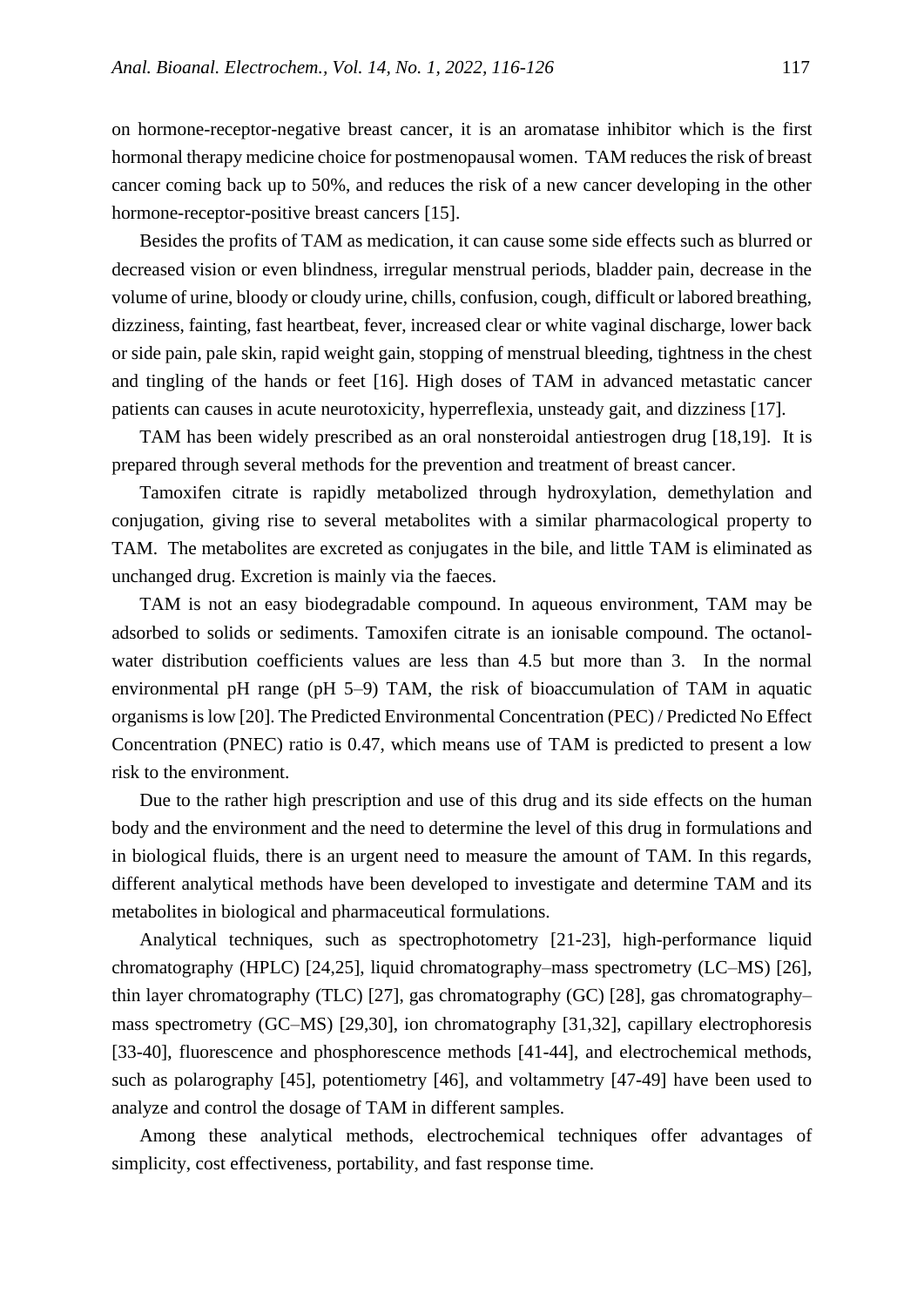### **3. ELECTROCHEMICAL DETERMINATION OF TAM**

Researches on the electrochemical determination of anticancer drugs grow rather fast and wide because most of these types of medications have electroactive groups, such as OH and NH2. Valuable pharmacology information on electroactive anticancer drugs can be obtained through electrochemical tools. TAM, as seen in Scheme 2, can be an electroactive compound that can undergo electro-oxidation on the surface of electrodes.



**Scheme 1.** Double electron transfer of TAM oxidation on glassy carbon electrode [48,51]

Literature survey resulted 15 reports on determination of TAM in variety of matrixes through electrochemical methods [45-58]. The most important features of each measurement have been listed in Table 1.

The first electrochemical determination of TAM dates back to 1987 [45] when FijaŁek et al. used direct current polarography and cyclic voltammetry to study TAM electrochemical behavior. They observed two reduction signals. The first reduction wave had a diffusiveadsorptive character, and the second one was a catalytic wave. The reduction processes consume two electrons and two protons. They also concluded that oxidizing the reduced bond is very small, an anodic peak seen on the cyclic curves is perhaps produced by oxidation of phenanthrene derivative of TAM. They finally determined TAM contents of some tablets by their proposed method with good accuracy.

Ten years later, Wang et al [50] introduced an adsorptive stripping potentiometry for trace determination of TAM. In this method, TAM was first accumulated on an electrochemically treated glassy carbon electrode through adsorption at -0.1 V for 4-min in 0.05 M BR buffer (pH 4) containing 20% methanol and then was measured by chronopotentiometry. The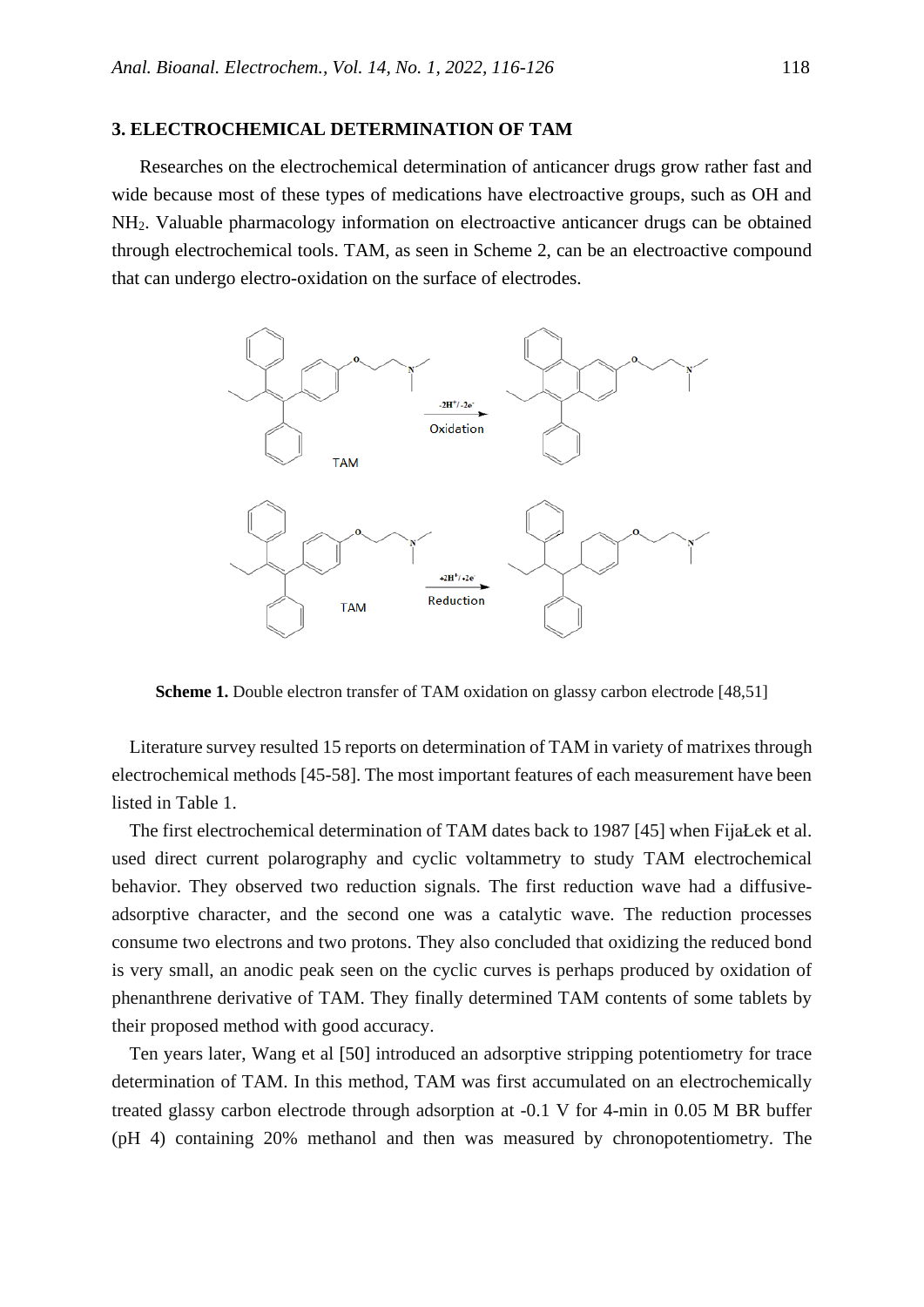chronopotentiometric operation effectively removes the large background contribution inherent to the GCE.

Far after in 2008, Guo et al [51] proposed a single-sweep voltammetric method for the determination of TAM. Their method had the advantage of both accumulation of TAM on a carbon paste electrode and speed of single-sweep voltammetry. In an acetate buffer (pH 4.1)/methanol (85:15 v/v) solution, an irreversible oxidation peak of TAM was seen at 1.1 V (vs. SCE). The second-order derivative peak current of TAM and its concentration plots were linear with a detection limit of  $1.0 \times 10^{-10}$  M without any preconcentration.

In a report on 2009 by Norouzi et al [52] determination of TAM in urine and plasma samples was done by fast Fourier transform square wave voltammetry (FFT-SWV) using a gold microelectrode in a flow-injection system. Using sensitive square wave voltammetry, the determination was performed by measuring the changes in admittance voltammogram of a gold ultramicroelectrode (in  $0.05$  M H<sub>3</sub>PO<sub>4</sub> solution) after adsorption of TAM on the electrode surface. The best response was obtained in a frequency of 600 Hz and 0.05 M phosphate buffers (pH 2.0). The best performance was obtained with the pH value of 2, pulse amplitude 25 mV, frequency 600 Hz, accumulation potential of -100 mV, and accumulation time of 0.5 s. Moreover, using the discrete fast Fourier transform method, background subtraction and twodimensional integration of the electrode response over a selected potential range and time window increased signal-to-noise ratio significantly which led to a low detection limit.

In 2011, Guo et al [53] found that oxidation peaks of a sequence of calf thymus dsDNA and TAM overlapped with each other. Hence, they used zero-current potentiometry to determine TAM. For this purpose, the dsDNA was immobilized on the surface of a carbon paste which connected in series between a counter and a reference electrode. Interaction of dsDNA and TAM molecules caused a change in interfacial potential at the dsDNA/CPE and solution interface. Linear sweep potential was applied to the dsDNA/CPE and the corresponding I-E curve was recorded. Interfacial potential offset applied potential partially, making the I-E curve displace along potential axis. Zero-current potential where circuit current I was equal to zero in the I-E curve was measured to be sure about the displacement of the I-E curve. In this way, the thermodynamic binding constants of a 1:1 interaction between dsDNA and TAM was obtained  $(6.85\pm0.20)\times10^6$  M<sup>-1</sup>. Such potentiometric method was independent of the changes in redox potential or current of both dsDNA and TAM themselves.

In another reports in 2011 by Jain et al [54], electrochemical behavior of TAM at gold electrode was studied through cyclic voltammetry (CV), differential pulse voltammetry (DPV) and square wave voltammetry (Fig. 1). They found that TAM was oxidized in a single twoelectron, irreversible and diffusion-controlled wave. Linear calibration plots are obtained over the concentration range 1.0-5.0 and 1.0-6.0  $\mu$ gmL<sup>-1</sup> in 1.0 M KCl and Britton Robinson buffers (pH 2.51) respectively. The procedure has been applied to the assay of TAM in tablets with mean percentage recoveries of 99.98%.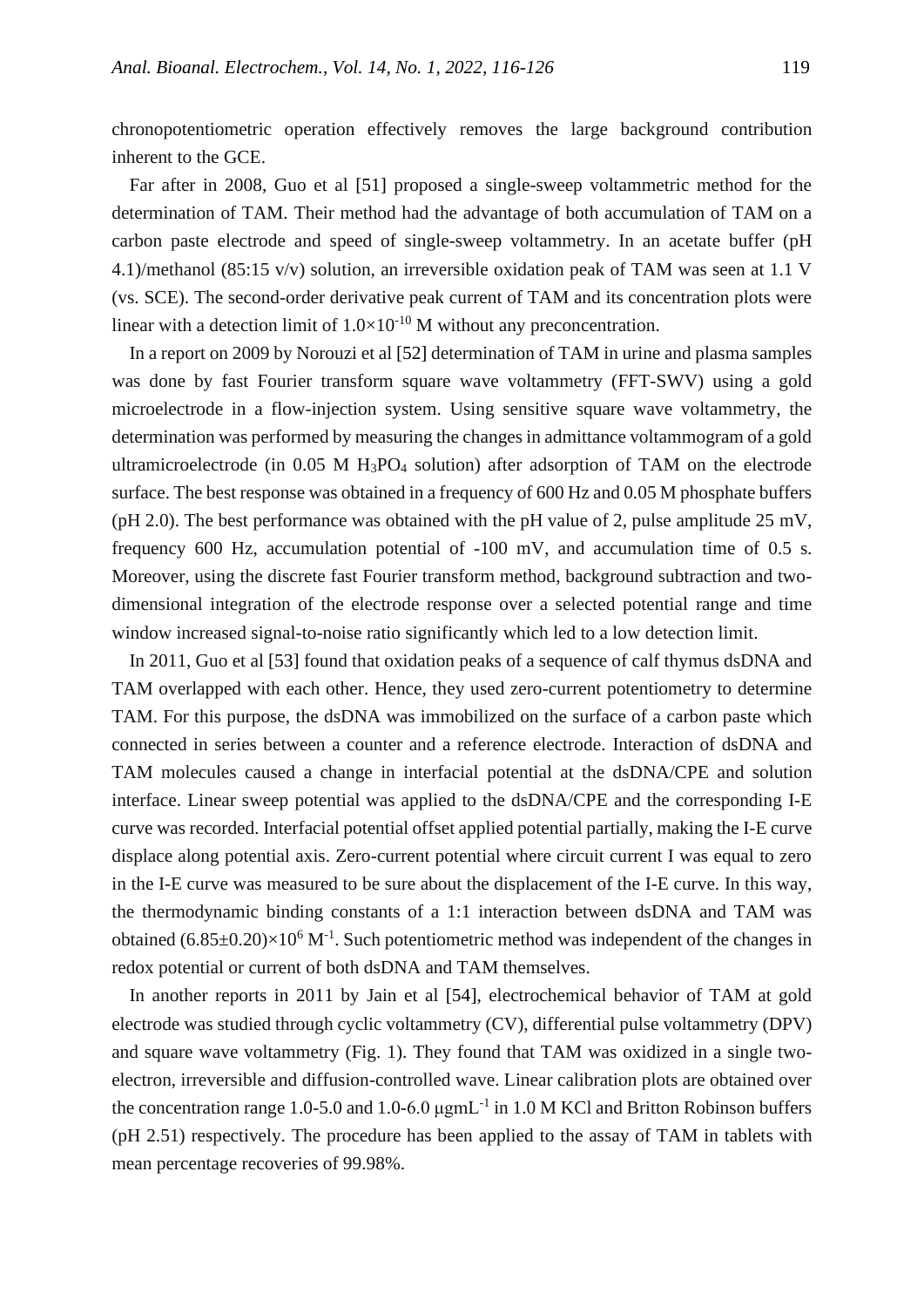

**Fig. 1.** A) Cyclic voltammograms of 6.0 μgmL−1 TAM citrate in 1.0% TX-100 at different scan rates 25, 50, 75, 100 and 125 mV s<sup>-1</sup>; B) DPVs for TAM citrate at different concentrations in BR buffer pH 2.5, (i) Blank (ii) 1.0 (iii) 2.0 (iv) 3.0 (v) 4.0 (vi) 5.0 (vii) 6.0  $\mu$ gmL<sup>-1</sup>. Reprinted with permission from [54]

Sharma et al [55] in 2012 investigated the electro-oxidative behavior of TAM and 4-hydroxytamoxifen, one of the TAM metabolite, by CV, differential-pulse adsorptive anodic stripping (DPAdAS) and square-wave adsorptive anodic stripping voltammetry (SWAdAS). Like other studies, anodic oxidation peak of TAM was corresponded to the cyclization reaction to form the phenanthrene derivative and the mechanism of oxidation was based on controlled potential electrolysis and isolation of the oxidative product. Oxidative stripping analysis was successfully used for the determination of TAM in a pharmaceutical formulation, human urine and serum. Since 4-hydroxytamoxifen was oxidized at more positive potentials than TAM, separated from the TAM stripping peak, and its adsorption to the glassy carbon electrode is less than TAM.

In 2013, a TAM amperometric biosensor was reported by Radhapyari et al [56]. The biosensor was prepared by horseradish peroxidase immobilization on a polyaniline modified platinum electrode. CV was used to monitor the electro-catalytic reduction of TAM under diffusion-adsorption controlled conditions. The proposed biosensor demonstrated excellent electro-analytical properties with sensitivity of 1.6  $\mu$ A ngmL<sup>-1</sup>.

Yarman and Scheller [49] in 2014 were introduced an electrochemical MIP sensor for TAM. MIP was synthesized by electropolymerisation of an *O*-phenylenediamine–resorcinol mixture directly on the electrode surface in the presence of TAM as a template molecule. Electro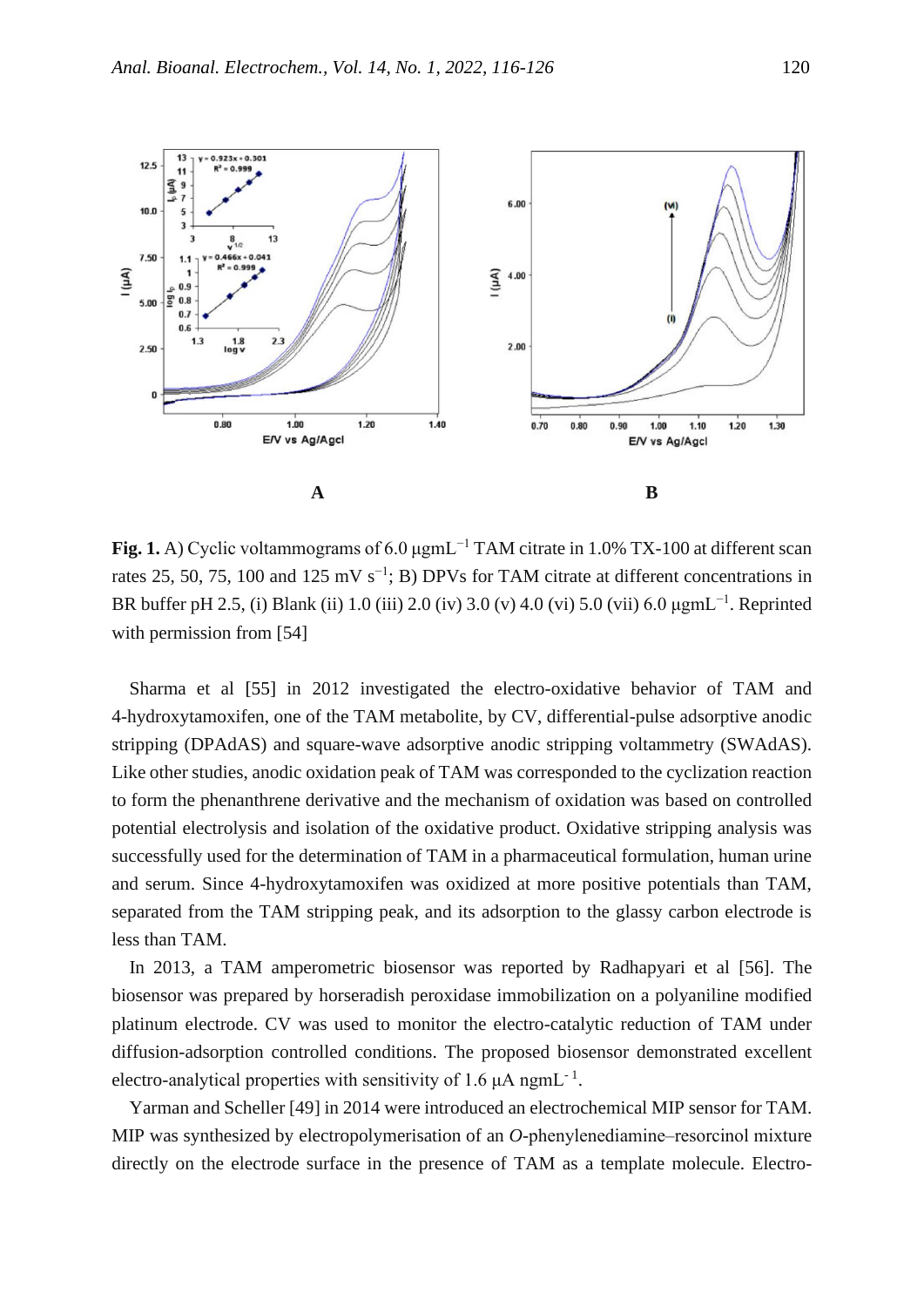polymerisation of the monomers in the presence of TAM generated a film which completely suppressed the reduction of ferricyanide. Removal of TAM gave an increased ferricyanide signal significantly. The decrease of the ferricyanide peak of the MIP electrode depended linearly on the TAM concentration between 1 and 100 nM.

Kanberoglu et al [46] in 2015 reported a novel TAM selective potentiometric sensor based on ionic feature of TAM. A plastic membrane composed of (w/w) 3% TAM-phosphomolibdate ion-pair, 32% poly(vinylchloride), and 65% 2-nitrophenyloctylether was used to made the indicator electrode. In the pH range of 2-6, the sensor responded in the concentration range of  $9.1 \times 10^{-6}$  –  $1 \times 10^{-3}$  M of TAM with a sensitivity of 42.9±0.3 mV/decade within 25 s.

Kanberoglu et al [57] also used the membrane sensor in a flow-injection system for rapid determination of TAM. The flow-system proposed sampling rates of approximately 90 injections per hour depending on the TAM concentration of the injected sample.

| <b>Working and Ref</b><br><b>Electrodes</b> | <b>Electrolyte and pH</b>                                    | <b>Technique</b>                | <b>Real sample</b>                              | <b>Linear Range</b>                            | <b>LOD</b>                                     | Year         |
|---------------------------------------------|--------------------------------------------------------------|---------------------------------|-------------------------------------------------|------------------------------------------------|------------------------------------------------|--------------|
| GCE vs. Ag/AgCl                             | $0.05$ M BR pH 4.0                                           | Chronopotentiometry             | Human urine                                     | $1-10$ nM                                      | $4\times10^{-10}$ M                            | 1997<br>[50] |
| CPE vs. SCE                                 | Acetate buffer $(pH 4.1)$<br>/methanol $(85:15 \text{ v/v})$ | Single-sweep<br>voltammetry     | Tamoxifen citrate<br>tablets                    | $7.0\times10^{-10} \approx 3.0\times10^{-8}$ M | $1.0\times10^{-10}$ M                          | 2008<br>[51] |
| Gold microelectrode vs.<br>Ag AgCl          | 0.05 M PBS pH 2.0                                            | <b>SWV</b>                      | Urine and plasma<br>and formulation             | $1.0\times10^{-11}$ -3.0 $\times10^{-6}$ M     | $3.0\times10^{-12}$ M                          | 2009<br>[52] |
| dsDNA/CPE vs. SCE                           | PBS pH 7.0                                                   | Zero-current<br>Potentiometry   |                                                 | $2.0\times10^{-7} - 8.0\times10^{-6}$ M        | $1.1\times10^{-7}$ M                           | 2011<br>[53] |
| GE vs. Ag/AgCl                              | 1.0 M KCl/BR pH 2.51                                         | <b>SWV</b><br><b>DPV</b>        | Drug<br>formulations                            | 1.77-8.87 µM<br>$1.77 - 10.64 \mu M$           | $4.59$ nM<br>$16.67$ nM                        | 2011<br>[54] |
| GCE vs. Ag/AgCl                             | Universal BR pH 4.2                                          | <b>DPAdAS</b><br><b>SWAdAS</b>  | Human urine and<br>serum                        | $0.2\times10^{-3} - 1.5\times10^{-3}$ M        | $1.98\times10^{-7}$ M<br>$4.75\times10^{-7}$ M | 2012<br>[55] |
| Pt/PANI/HRP vs. Ag/AgCl                     | 0.1 M PBS pH 6.8                                             | CV                              | Pharmaceutical<br>formulation                   | $2.69 - 29.6$ nM                               | $0.188$ nM                                     | 2013<br>[56] |
| TAM-MIP/ GCE vs. Ag/AgCl                    | $\overline{\phantom{a}}$                                     | CV                              | Serum samples                                   | $1 - 100$ nM                                   | ÷                                              | 2014<br>[49] |
| PVC membrane electrode vs.<br>Ag/AgCl       | pH 2-6                                                       | Potentiometry                   | Pharmaceutical<br>formulations                  | $9.1\times10^{-6}$ -1 $\times10^{-3}$ M        | $7.3 \times 10^{-6}$ M                         | 2015<br>[46] |
| PVC membrane electrode vs.<br>Ag/AgCl       | $\blacksquare$                                               | Flow-injection<br>potentiometry | Pharmaceutical<br>formulations                  | $1.0\times10^{-4}$ -1.0 $\times10^{-2}$ M      | $4.2\times10^{-5}$ M.                          | 2016<br>[57] |
| Graphene CPE vs. Ag/AgCl                    | $0.1M H_2SO_4:2.5\%$ v v <sup>-1</sup><br>MeOH               | <b>DPAV</b>                     | Pharmaceutical<br>serological<br>and<br>samples | $1.34 - 13.45 \mu M$                           | $0.067 \mu M$                                  | 2017<br>[58] |
| ds-DNA- GPE vs. Ag/AgCl                     | 0.1 M BR pH 2.5                                              | <b>LSV</b>                      | Tablet, serum and<br>urine                      | $8.0\times10^{-7} - 8.5\times10^{-5}$ M        | $1.0\times10^{-7}$ M                           | 2017<br>[59] |

**Table 1.** Electrochemical reports on electro-analysis of TAM

In 2017, Deris Falahieh et al [58] studied CV of TAM by diverse electrodes in acidic electrolytes containing 10% v v−1 methanol (MeOH). TAM oxidation was found to be most favorable using 0.1 M H<sub>2</sub>SO<sub>4</sub>. The best conditions were 2.5% v v<sup>-1</sup> MeOH, 0.1 M H<sub>2</sub>SO<sub>4</sub>, deposition potential 0.4 V, deposition time 30 s, and GCE rotating rate 400 rpm.

In another report in 2017 Moghaddam et al [59] applied DPV to study an electrochemical interaction between TAM and salmon-sperm double-stranded DNA (ds-DNA) on a graphene paste electrode. Then, they made a sensitive biosensor based on this interaction. The proposed biosensor was used for determination of TAM in tablet, serum and urine samples.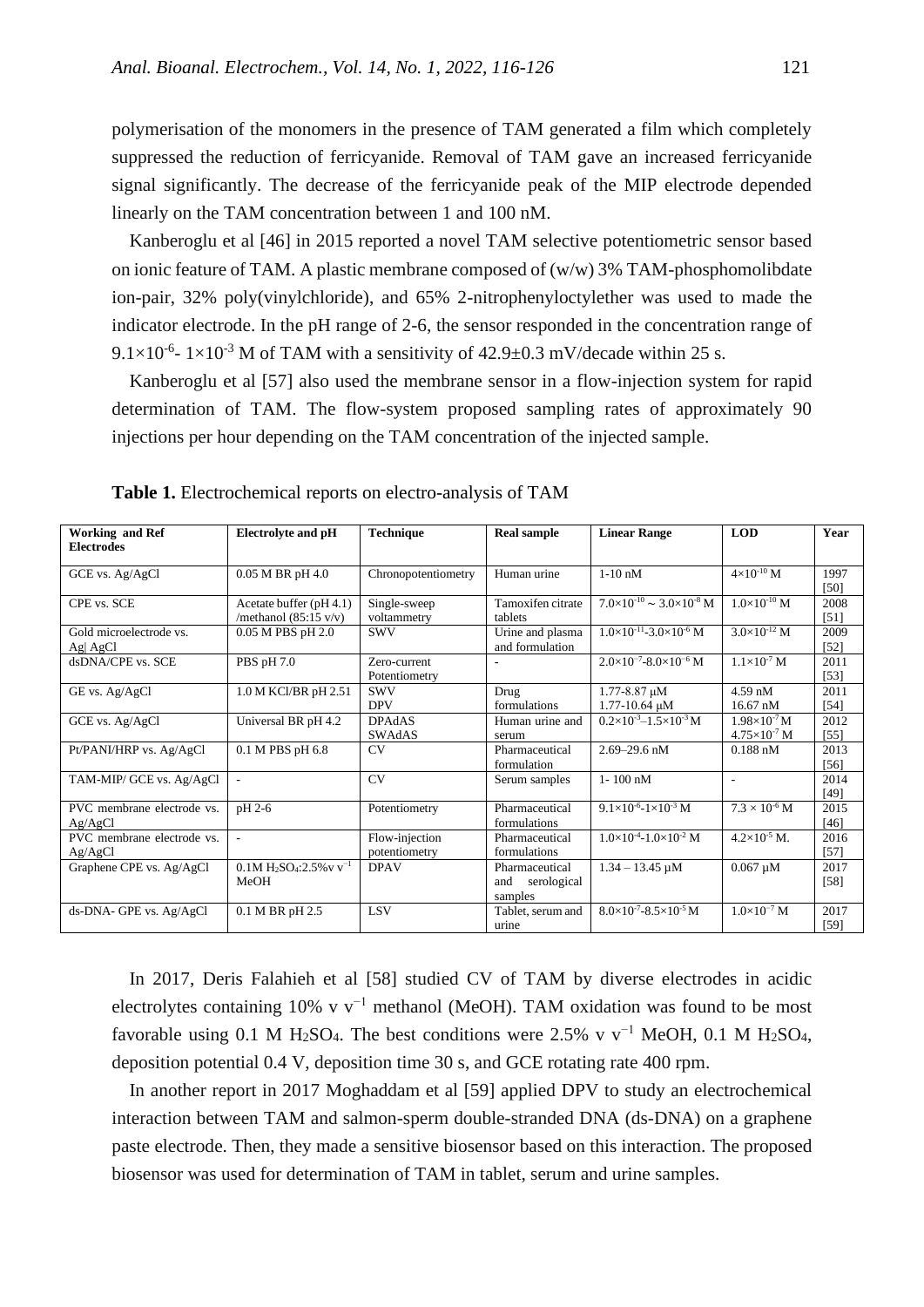These are report on electrochemical determination of TAM. Research on the development of the new modified electrodes and sensors are seriously going on. Among electrochemical methods, now a days, biosensors based on nanomaterials play an important role in determination of pharmaceuticals, drugs, poisons and organic pollutants [60].

## **4. CONCLUSION AND SUMMARY**

As an oral non-steroidal antiestrogen drug, TAM has been widely prescribed for the prevention and treatment of breast cancer and some endocrine disorders. Due to its side effects, and indicating the plasma levels, or its concentration in pharmaceutical formulations its determination is of great importance. TAM, as an electroactive compound, is electro-oxidized from phenyl moiety and transfer two electrons through a redox reaction. Thus, electrochemical techniques can be an alternative method for rapid and/or on-line detection of TAM. Among all reports, Norouzi et al reached the best sensitivity, detection limit and widest linear range using a gold microelectrode in a flow-injection system by fast Fourier transform square wave voltammetry. The biosensors introduced by Radhapyari et al was also one of the excellent electrochemical method for monitoring TAM concentration.

## **List of Abbreviations**

| <b>Abbreviation</b> | <b>Full name</b>                                      |  |  |
|---------------------|-------------------------------------------------------|--|--|
| BR.                 | Briton-Robinson buffer                                |  |  |
| <b>CPE</b>          | Carbon Paste Electrode                                |  |  |
| <b>CV</b>           | <b>Cyclic Voltammetry</b>                             |  |  |
| <b>DPV</b>          | Differential Pulse Voltammetry                        |  |  |
| <b>DPAdAS</b>       | Differential-Pulse Adsorptive Anodic Stripping        |  |  |
| <b>GCE</b>          | <b>Glassy Carbon Electrode</b>                        |  |  |
| <b>GE</b>           | Gold Electrode                                        |  |  |
| <b>FFTSWV</b>       | <b>Fast Fourier Transform Square Wave Voltammetry</b> |  |  |
| <b>LOD</b>          | Limit of Detection                                    |  |  |
| LR.                 | Linear Range                                          |  |  |
| LSV                 | Linear Sweep Voltammetry                              |  |  |
| MIP(s)              | Molecularly Imprinted Polymer(s)                      |  |  |
| <b>PBS</b>          | Phosphate Buffer Solution/Saline                      |  |  |
| <b>SWV</b>          | <b>Square Wave Voltammetry</b>                        |  |  |
| SWAdAS              | Square-Wave Adsorptive Anodic Stripping Voltammetry   |  |  |
| <b>SCE</b>          | <b>Standard Calomel Electrode</b>                     |  |  |
| <b>TAM</b>          | Tamoxifen                                             |  |  |
|                     |                                                       |  |  |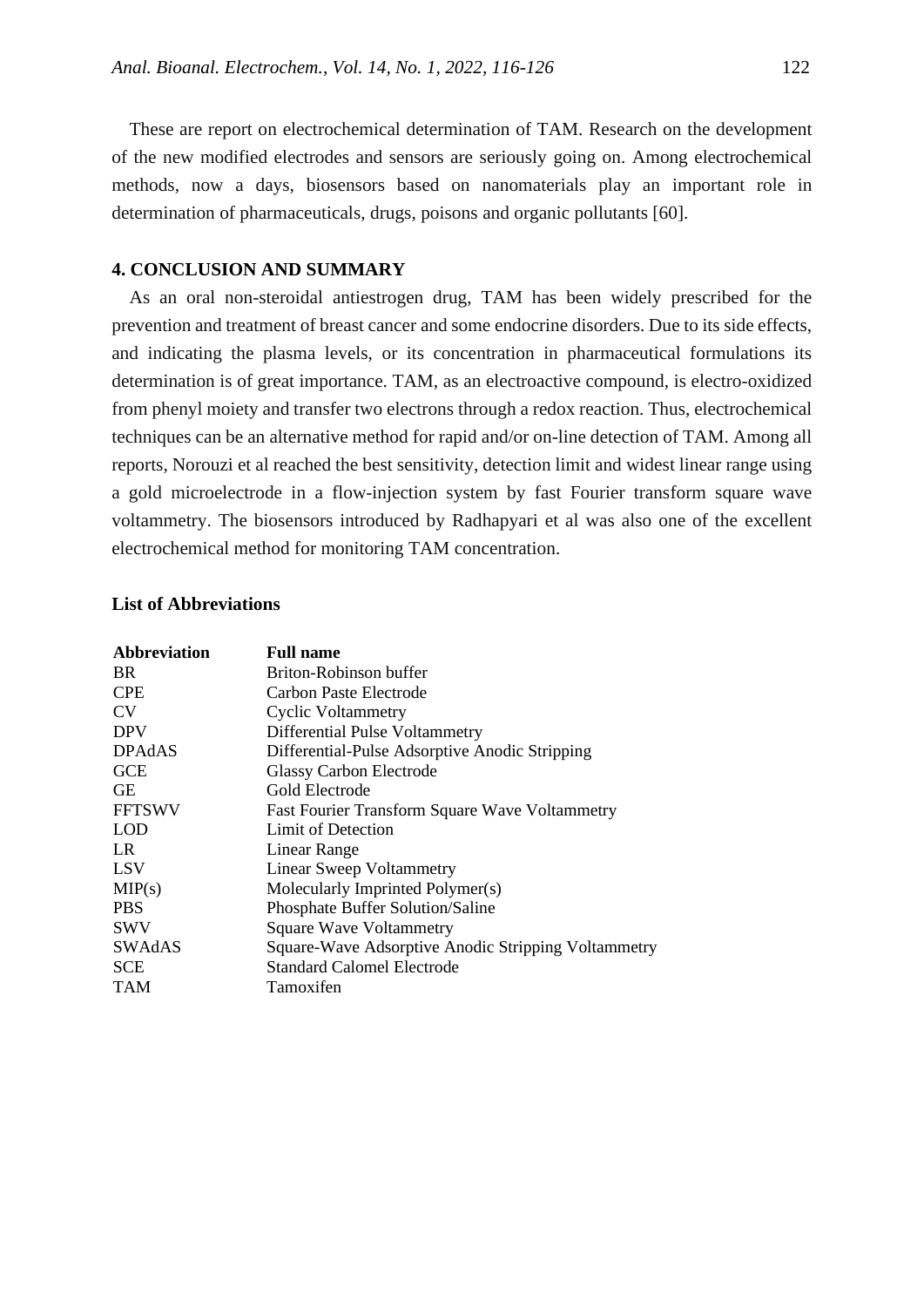#### **REFERENCE**

- [1] V. C. Jordan, Br. J. Pharmacol. 110 (1993) 507.
- [2] A. Howell, J. Cuzick, M. Baum, A. Buzdar, M. Dowsett, J. F. Forbes, G. Hoctin-Boes, J. Houghton, G. Locker, and J. Tobias, Lancet, 365 (2005) 60.
- [3] V.C. Jordan, Endocr. Relat. Cancer 21 (2014) R235.
- [4] E. J. Squirewell, X. Qin, and M.W. Duffel, Endoxifen and other metabolites of tamoxifen inhibit human hydroxysteroid sulfotransferase 2A1 (hSULT2A1), Drug Metabolism and Disposition, 42 (2014) 1843.
- [5] I. N. White, The tamoxifen dilemma, Carcinogenesis 20 (1999) 1153.
- [6] P. Parte, and D. Kupfer, Drug Metabolism and Disposition 33 (2005) 1446.
- [7] D. P. Cronin-Fenton, P. Damkier, and T. L. Lash, Future Oncology 10 (2014) 107.
- [8] D. J. Klein, C. F. Thorn, Z. Desta, D. A. Flockhart, R. B. Altman, and T. E. Klein, Pharmacogenetics and Genomics 23 (2013) 643.
- [9] Z. Desta, B. A. Ward, N. V. Soukhova, and D. A. Flockhart, J. Pharmacol. Exp. Ther. 310 (2004) 1062.
- [10] D. Y. Wang, R. Fulthorpe, S. N. Liss, and E. A. Edwards, Molecular Endocrinology 18 (2004) 402.
- [11] Y. Shang, X. Hu, J. DiRenzo, M. A. Lazar, and M. Brown, Cell 103 (2000) 843.
- [12] S. Massarweh, C. K. Osborne, C. J. Creighton, L. Qin, A. Tsimelzon, S. Huang, H. Weiss, M. Rimawi, and R. Schiff, Cancer Res. 68 (2008) 826.
- [13] A. Hurtado, K. A. Holmes, T. R. Geistlinger, I. R. Hutcheson, R. I. Nicholson, M. Brown, J. Jiang, W. J. Howat, S. Ali, and J. S. Carroll, Nature, 456 (2008) 663 .
- [14] C. K. Osborne, V. Bardou, T. A. Hopp, G. C. Chamness, S. G. Hilsenbeck, S. A. Fuqua, J. Wong, D. C. Allred, G. M. Clark, and R. Schiff, J. Natl. Cancer Inst. 95 (2003) 353.
- [15] [Online] available at: https://www.breastcancer.org/treatment/hormonal/serms/tamoxifen; accessed 01.11.2019.
- [16] [Online] available at: https://www.drugs.com/sfx/tamoxifen-side-effects.html; accessed 01.11.2019.
- [17] [Online] available at: https://www.accessdata.fda.gov/drugsatfda\_docs/label/2002/17970s37s44s49lbl.pdf
- [18] B. Leyland-Jones, K. P. Gray, M. Abramovitz, M. Bouzyk, B. Young, B. Long, R. Kammler, P. Dell'Orto, M.O. Biasi, and B. Thürlimann, Breast Cancer Research and Treatment, 154 (2015) 543.
- [19] E. B. C. T. C. Group, The Lancet 386 (2015) 1341.
- [20] L. J. Mills, W. M. Henderson, S. Jayaraman, R. E. Gutjahr-Gobell, and G. E. Zaroogian, Environmental Toxicology 31 (2016) 1834.
- [21] A. Fathima, S. Rao, and G. Venkateshwarlu, Int. J. ChemTech Res. 4 (2012) 79.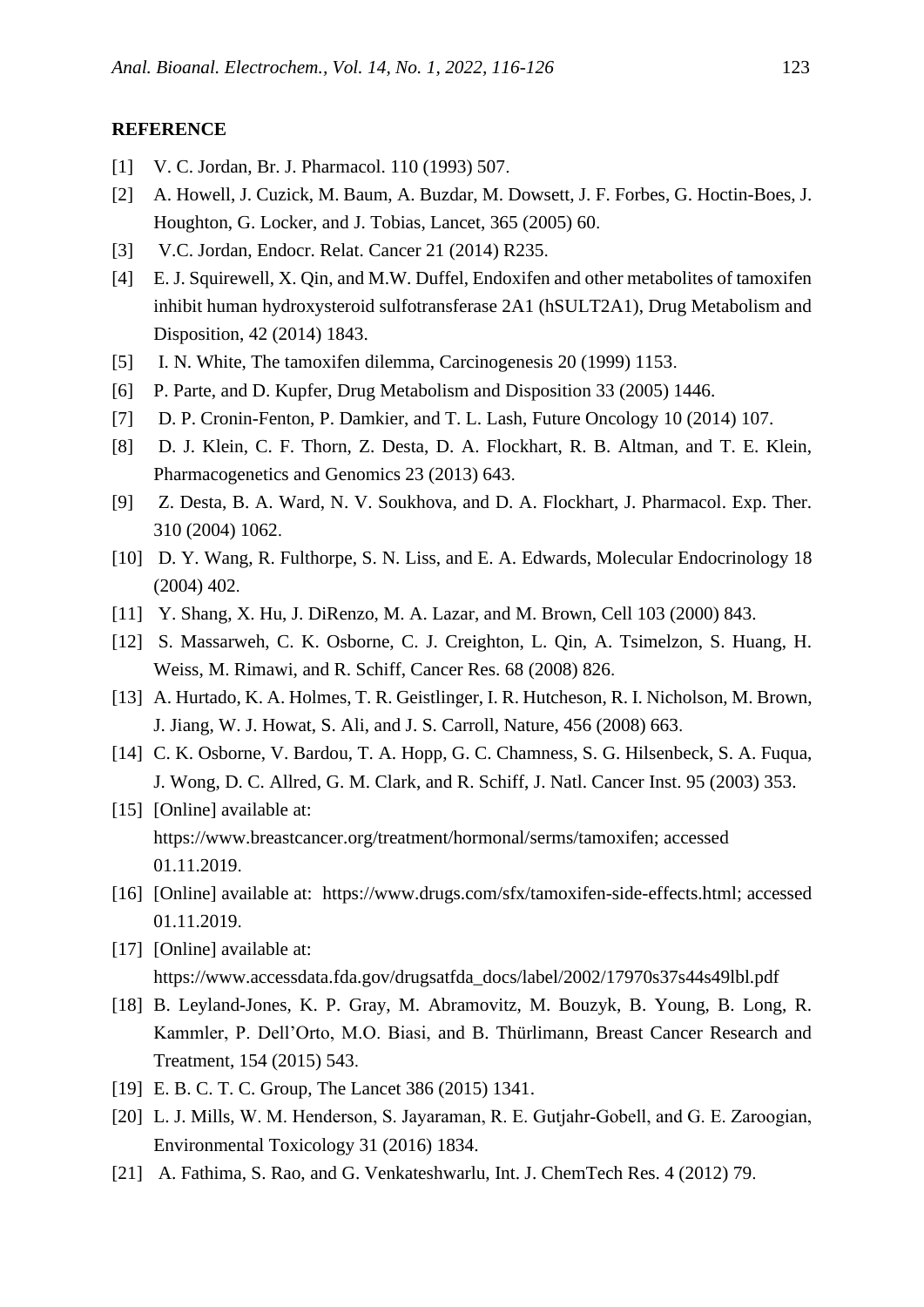- [22] E.S. El-Leithy, and R.S. Abdel-Rashid, Asian J. Pharm. Sci. 11 (2016) 318.
- [23] C. S. P. Sastry, J. S. V. M. L. Rao, and K. R. Rao, Talanta 42 (1995) 1479.
- [24] D. Heath, S. Flatt, A. Wu, M. Pruitt, C. Rock, Br. J. Biomed. Sci. 71 (2014) 33.
- [25] M. V. Antunes, D. D. Rosa, T. D. S. Viana, H. Andreolla, T. O. Fontanive, and R. Linden, J. Pharm. Biomed. Anal. 76 (2013) 13.
- [26] E. Dahmane, J. Boccard, C. Csajka, S. Rudaz, L. Décosterd, E. Genin, B. Duretz, M. Bromirski, K. Zaman, and B. Testa, Anal. Bioanal. Chem. 406 (2014) 2627.
- [27] G. A. Saleh, F. A. M. Abdel-aal, and N. S. Abbas, Biomed. Chromatogr. 32 (2018) e4366.
- [28] R. T. Sane, S. V. Desai, K. K. Sonawne, and V. G. Nayak, J. Chromatogr. A 331 (1985) 432.
- [29] C. Daniel, S. Gaskell, H. Bishop, and R. Nicholson, J. Endocrinol. 83 (1979) 401.
- [30] C. Murphy, T. Fotsis, P. Pantzar, H. Adlercreut, and F. Martin, J. Steroid Biochem. 26 (1987) 547 .
- [31] Y. Golander, and L. A. Sternson, J. Chromatogr. B Biomed. Sci. Appl. 181 (1980) 41.
- [32] S. Husain, S. Alvi, and R.N. Rao, Anal. Lett. 27 (1994) 2485.
- [33] X. F. Li, S. J. Carter, N. J. Dovichi, J. Chromatogr. A 895 (2000) 81.
- [34] J. R. Flores, J. J. B. Nevado, A. M. C. Salcedo, and M. P. C. Díaz, Talanta 65 (2005) 155.
- [35] L. Y. Thang, S. Shahir, and H. H. See, Electrophoresis 36 (2015) 2713.
- [36] W. Lu, G.K. Poon, P. L. Carmichael, and R. B. Cole, Anal. Chem. 68 (1996) 668.
- [37] J. M. Sanders, L. T. Burka, M. D. Shelby, R. R. Newbold, and M. L. J. Chromatogr. B Biomed. Sci. Appl. 695 (1997) 181.
- [38] Z. D. Falahieh, M. Jalali, and M. Alimoradi, Turk. J. Chem., 41 (2017) 826.
- [39] H. H. See, L. Y. Thang, and O. Woodhouse, Chem. Biolog. Microsystems Soc. (2015) 198.
- [40] L.Y. Thang, H. H. See, and J. P. Quirino, Electrophoresis 37 (2016) 1166.
- [41] D. Stevenson, R. J. Briggs, D. J. Chapman, and D. De Vos, J. Pharm. Biomed. Anal. 6 (1988) 1065 .
- [42] K. H. Lee, B. A. Ward, Z. Desta, D. A. Flockhart, and D. R. Jones, J. Chromat. B 791 (2003) 245.
- [43] Y. B. Zhu, Q. Zhang, J. J. Zou, C. X. Yu, and D. W. Xiao, J. Pharm. Biomed. Anal. 46 (2008) 349 .
- [44] R. R. Brown, R. Bain, and V. C. Jordan, J. Chromatogr. B Biomed. Sci. Appl. 272 (1983) 351.
- [45] Z. FijaŁek, J. Chodkowski, and M. Warowna, J. Electroanal. Chem. Interfacial Electrochem. 226 (1987) 129.
- [46] G. S. Kanberoglu, F. Coldur, C. Topcu, and O. Cubuk, IEEE Sensors J. 15 (2015) 6199.
- [47] K. Radhapyari, P. Kotoky, and R. Khan, Mater. Sci. Engin. C 33 (2013) 583.